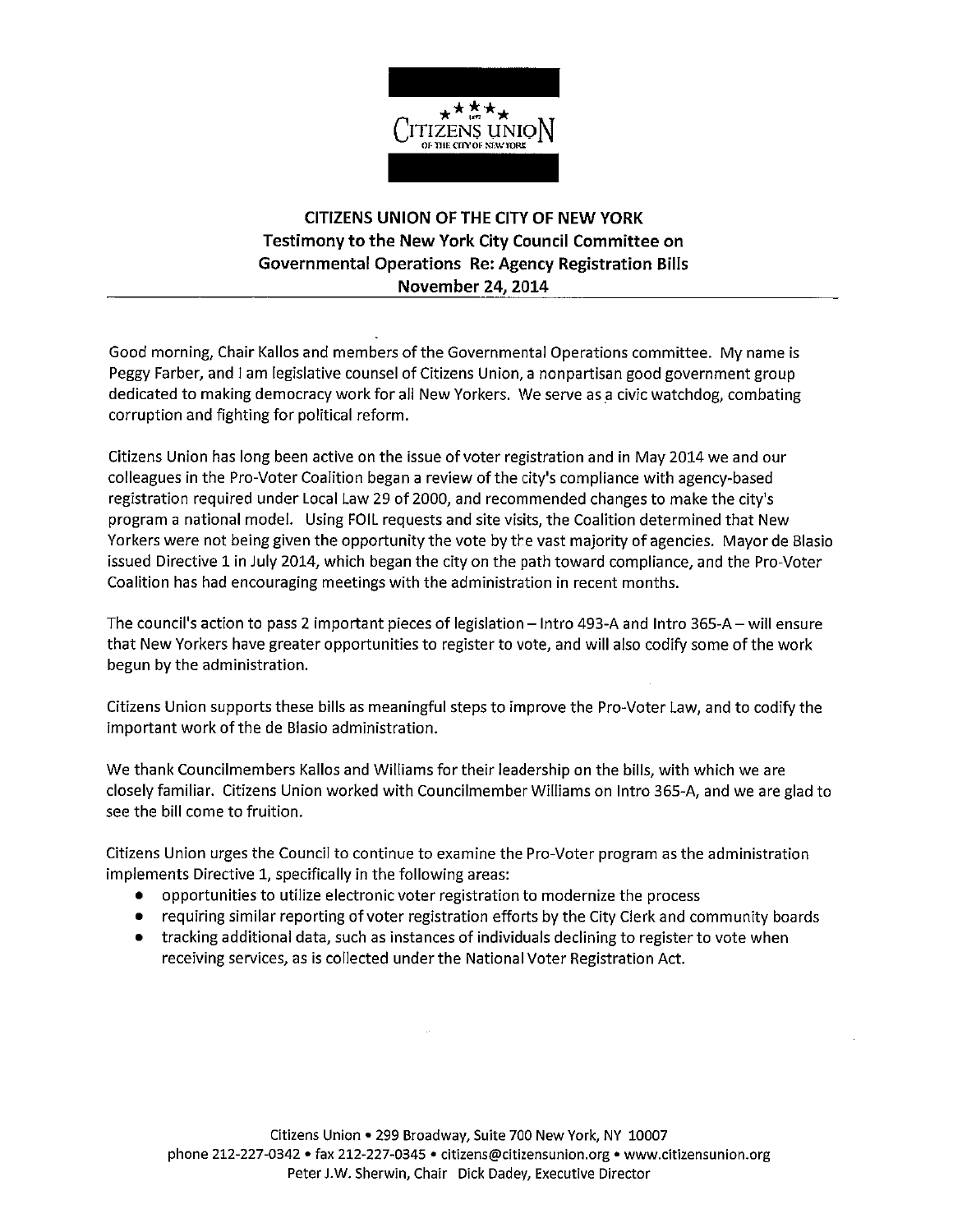

# New York City Council Committee on Government Operations

## November 24, 2014

Testimony of Steven Carbó

Director of Voting Rights and Democracy Initiatives

The Center for Popular Democracy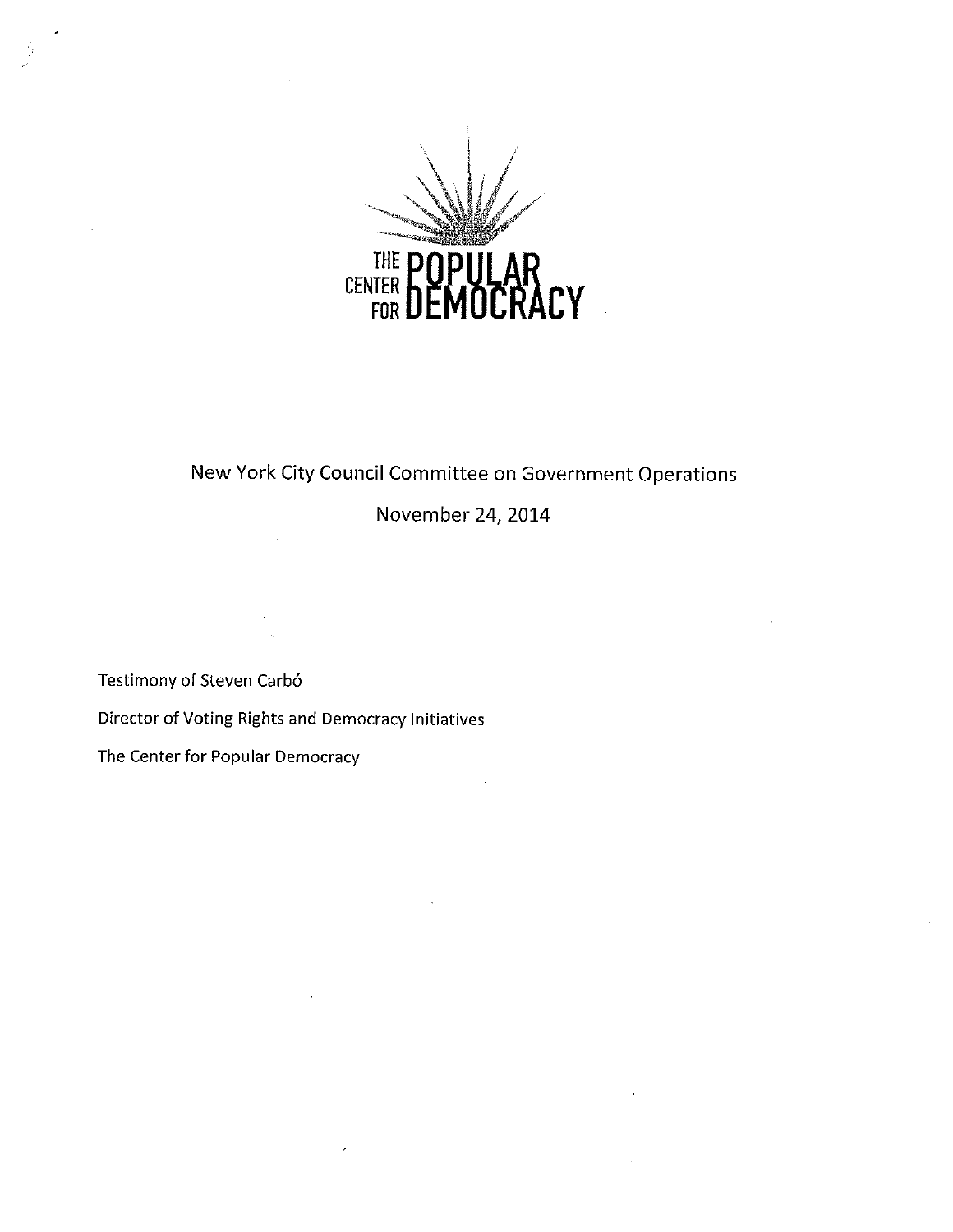Good morning Chairman Kallos and members of the Committee on Government Operations. Thank you for this opportunity to testify again on section 1057-a of the New York City Charter, the Pro-Voter Law. My name is Steven Carbó. I serve as the Director of Voting Rights and Democracy Initiatives at the Center for Popular Democracy (CPD). CPD is a nonprofit organization that promotes equity, opportunity, and a dynamic democracy in partnership with innovative base-building organizations, organizing networks and alliances, and progressive unions across the country.

As CPD and its partners in the Pro-Voter Coalition testified before this Committee on October 23, 2014, the evidence shows that 14 years after its enactment, the Pro-Voter Law has been roundly ignored by the municipal agencies subject to its provisions. The agencies have simply failed to offer voter registration to their clients, as the law requires. See http://populardemocracy.org/news/broken-promise-agency-based-voter-registration-newyork-city. Likely hundreds of thousands, if not millions of eligible voters were never given the opportunity to register to vote over the years, perpetuating regrettably low rates of voter registration in New York, particularly among lower-income, of color, and immigrant citizens.

We are therefore very pleased by the initiatives undertaken by this Committee to correct course and prod municipal agencies to comply with the Pro-Voter Law. CPD strongly supports all three measures being considered today. If adopted and fully implemented, each will represent a large step forward towards greatly expanded voter registration opportunities for the residents of New York City.

#### Resolution

The current, blanket code assigned by the New York City Board of Elections to every city agency distributing voter registration forms frustrates oversight over agency compliance with the Law. It is essential that we distinguish the forms given to one agency from those given to another in order to assess the performance of individual agencies and take corrective action, where needed. The Resolution before this Committee, which calls on the state legislature to pass and the governor to sign legislation permitting the use of coded voter registration forms specific to each agency, will greatly assist proper oversight over the Pro-Voter Law and facilitate agency accountability.

#### Int. 493-A

The legislation introduced by the Chair, as amended, represents a great improvement of the Pro-Voter Law. We expect that the mandatory agency assistance that it requires be provided to clients in the completion of voter registration forms, commensurate with the assistance provided in the completion of the agency's own forms, will help increase voter registration rates, as the Pro-Voter Law contemplated. The integration of voter registration applications into agency forms - an effective means of ensuring that voter registration is not overlooked by agency staff - was anticipated by the Law many years ago. We applaud the Chair's requirement that such integration be completed by December 1, 2015, if not sooner. The bill's directive that voter registration forms be in the same language as agency forms will benefit the large and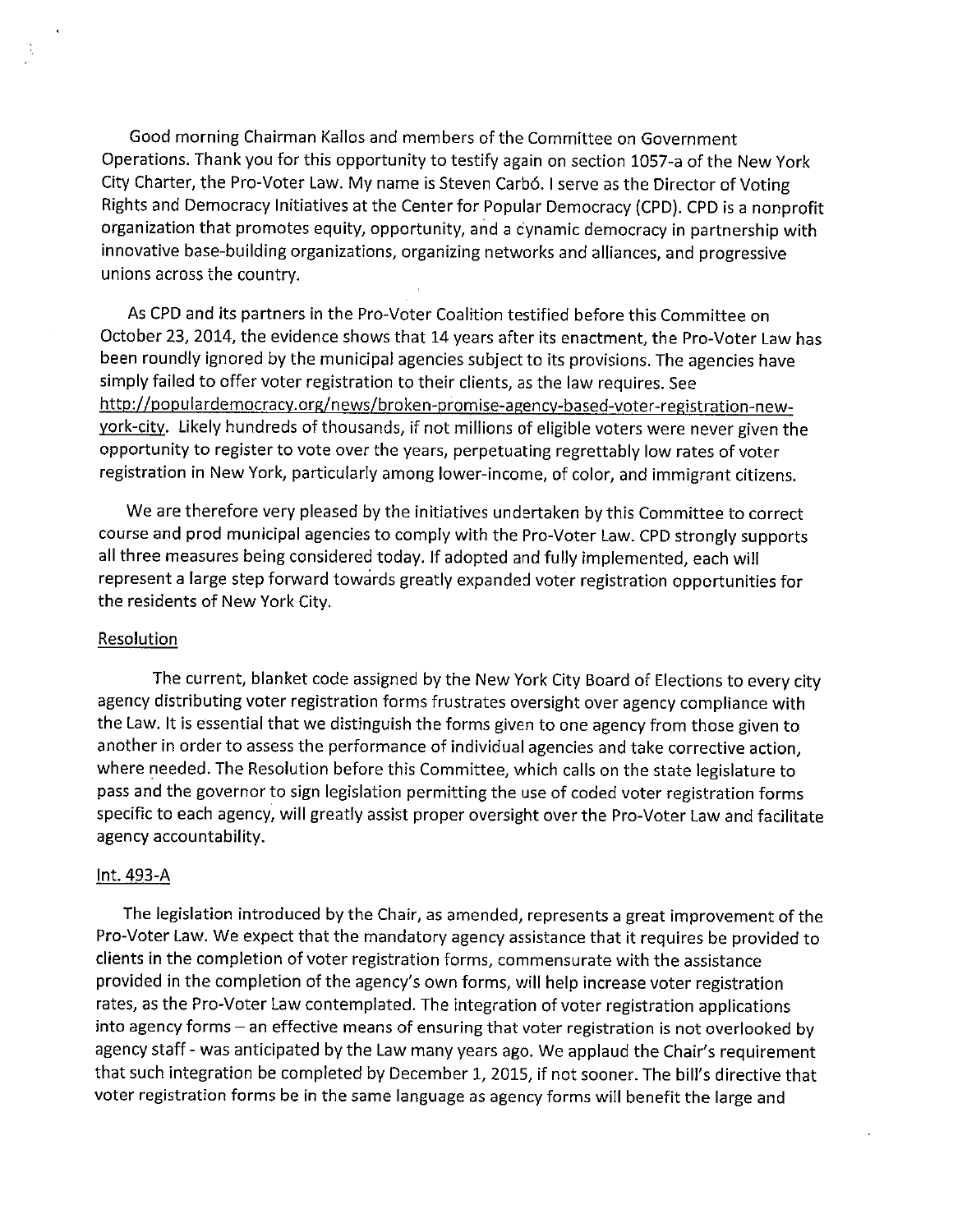increasingly diverse pool of limited-English-proficient citizens served by municipal agencies. The increase in agencies subject to the Pro-Voter Law is also welcome

#### Int. 356-A

The legislation introduced by Council Member Williams will also facilitate rigorous oversight over the law. As with the Resolution being considered today, it calls for the regular reporting of metrics vital for assessing compliance with the Pro-Voter Law by each agency. If enacted, it too will bring us closer towards enhanced voter registration in New York City.

Agency-based voter registration is a powerful tool for increasing voter registration and helping facilitate greater citizen engagement in elections. Properly implemented and appropriately updated, the Pro-Voter Law can meet that demand and serve as a model to other cities across the nation. We applaud the Committee on its attention towards this longoverlooked statute. CPD looks forward to continued dialogue with the Committee and Council on additional program enhancements.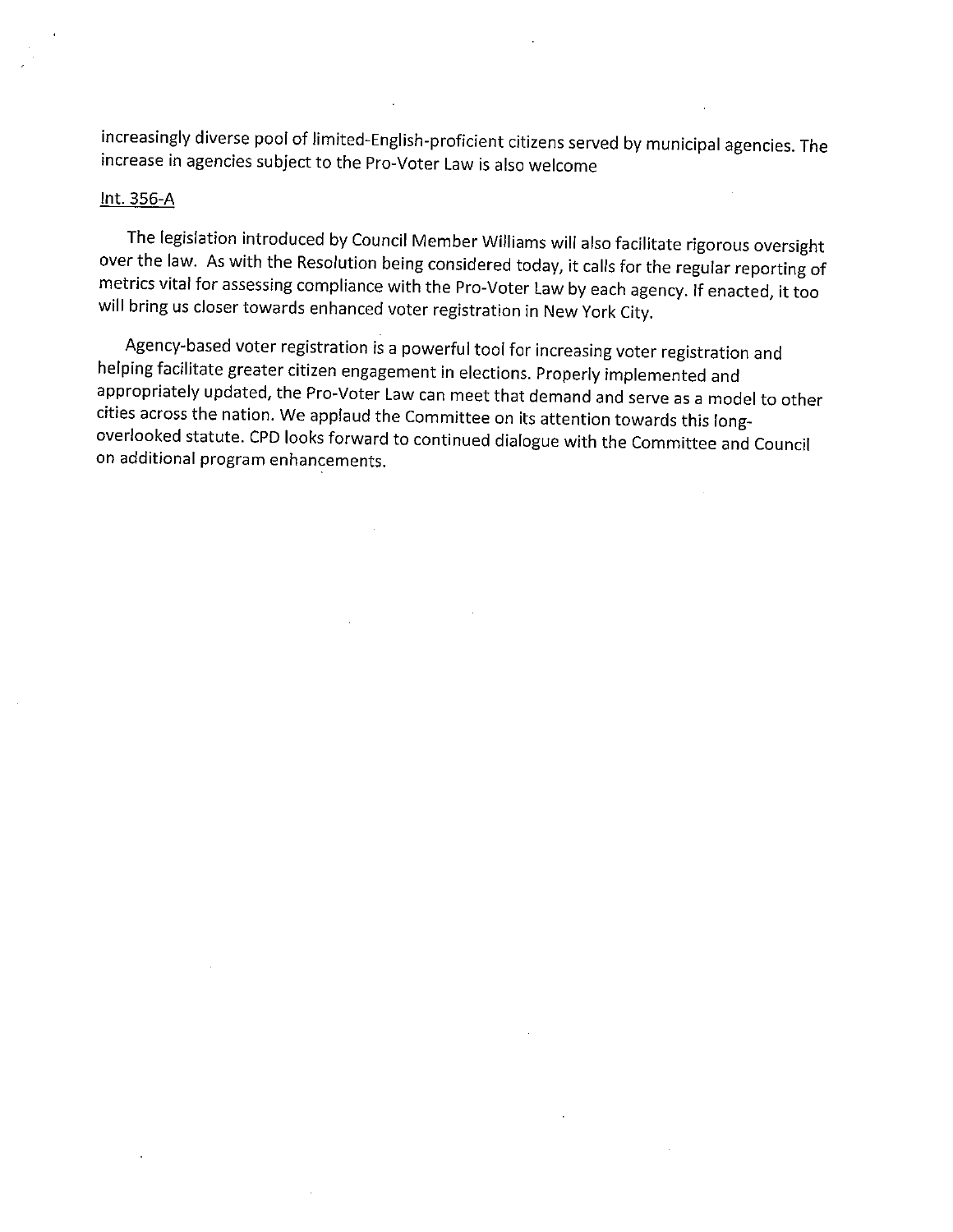Testimony of Lauren George, Common Cause New York November 24, 2014 to the Committee on Governmental Operations

Dear Chairman Kallos and Members of the Governmental Operations Committee,

Common Cause New York is grateful to the City Council for taking up this important issue and working to improve the compliance and utilization of city agency-based voter registration. We commend the Council for its pro-active approach to strengthening voter registration efforts with Int. 356 and Int. 493. While expanding the list of agencies required to offer voter registration (especially the HRA as Int. 493 does) is a positive step, we feel that tracking and strengthening compliance with existing requirements (as Int. 356 does) is the most important factor to improving voter registration. Coding voter registration forms is the crucial first step to better tracking and improving compliance with the City Charter Section 1057-A. Therefore Common Cause strongly supports Resolution T2014-2130 calling for State Legislative action.

Common Cause fights to strengthen public participation and faith in our institutions of self-government and to ensure that government and political processes serve the public interest, and not simply the special interests. For more than 30 years, we have worked at both the state and municipal level to bring about honest, open and accountable government. We have been a long-standing advocate for innovative campaign finance and ethics laws in New York, as well as throughout the country. Common Cause is actively engaged in Election Protection as well as election administration reform efforts across the country.

Thank you for the opportunity for input.